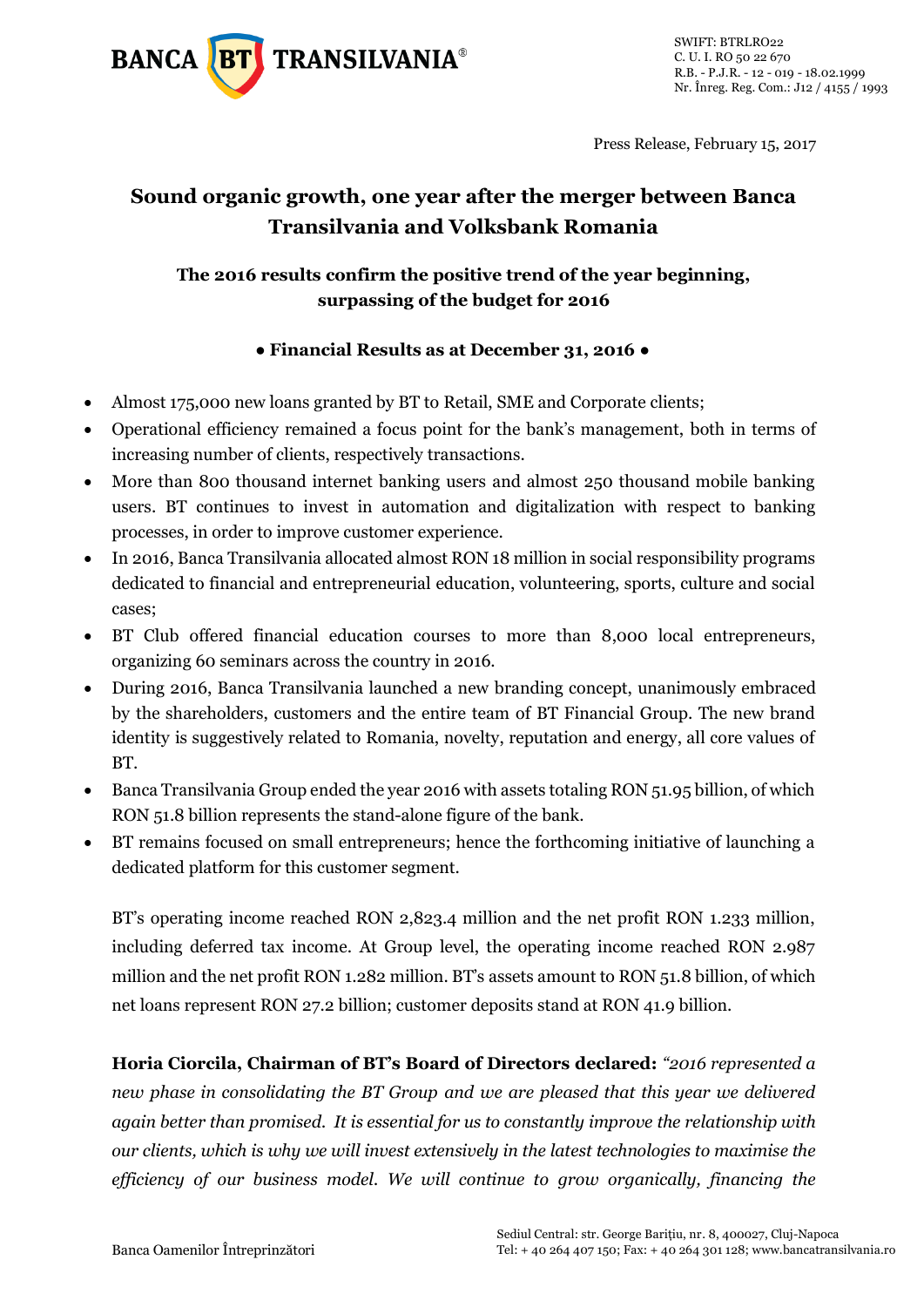

*Romanian economy and making sure we value our competitive advantage of local decisionmaking. Our growth path will be prudent and responsible, aware of the multiple challenges of the local and European economic environment. On the other hand, we believe that the market consolidation process will continue and we are open to and interested in potential acquisitions, however, any such decision has to be rational and to make sense, adding value to our business. I would like to thank our shareholders, clients and employees for their trust and involvement - both for the positive results so far, as well as for the 23 years of existence celebrated by our bank on February 16".*

**Ömer Tetik, Banca Transilvania's CEO, said:** *"In 2016, we achieved good results in terms of organic growth and profitability, one year after the merger with and integration of Volksbank Romania. As a network bank, with a well-trained staff, backed by advanced technologies, we address client needs. Although we do have high targets and ambitious plans, we maintain a prudent lending policy and an adequate provision coverage with respect to exposures."* 

### **Banca Transilvania's financial results, end of 2016:**

- Banca Transilvania's net profit amounts to RON 1,233 million, whereas that of the Group amounts to RON 1,282 million.
- Commission income grew by 11.4%.
- BT's operating efficiency confirms the trend of 2016, with a cost/income ratio at 41%. Excluding the impact of RON 185 million from the Visa Europe transaction, the cost/income ratio stays at a comfortable level of 44%.
- BT granted close to 18,000 new loans to the SME sector in 2016.
- From January to December 2016, gross loans, excluding the write-offs, grew by 10.3% across all business lines.
- The loan/deposit ratio stays at 70%.
- As at December 31, 2016, Banca Transilvania counts a portfolio of 2.82 million cards, generating transactions 25% higher compared to the similar period of the previous year. The bank's market share in terms of card transaction volume is 20%. BT counts 329,000 credit cards enrolled in the STAR loyalty program.

### **Other financial information:**

 As at December 31, 2016, BT booked net expenses with depreciation adjustments and provisions of RON 654.2 million (including the impact of write-offs amounting to RON 1,995 million); the largest portion of the provisions booked as expenses in 2016 serves BT's endeavor